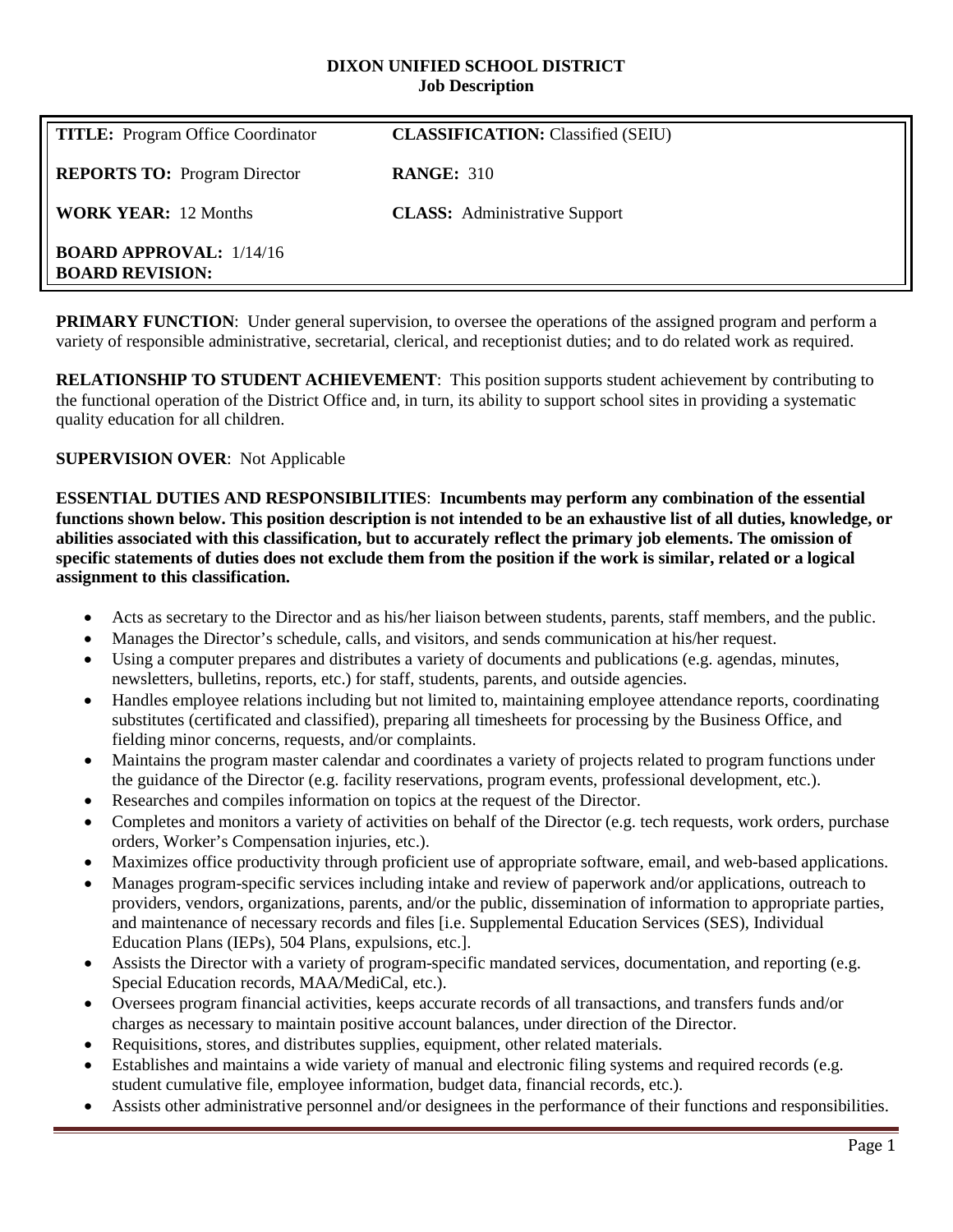- Greets and provides assistance, information, and materials to students, parents, staff, and the public regarding District programs and policies, referring complex inquiries to the appropriate administrator.
- Uses discretion and knowledge to resolve problems for students, parents, staff, and the public not requiring the attention of an administrator.
- Conducts routine clerical duties including but not limited to, composing correspondence, scheduling appointments, compiling reports, sorting/distributing mail, operating standard office machines, answering/screening/directing telephone calls, etc.
- Cares for, supervises, controls, and protects students in a manner commensurate to assigned duties and responsibilities.
- Completes other reasonable duties as assigned.

# **TRAINING, EDUCATION, AND EXPERIENCE:**

- High school diploma or the equivalent.
- Associate Degree or a minimum of 60 units from a WASC accredited college or university highly preferred.
- Three or more years' experience in clerical/office work OR an equivalent combination of experience and education from which comparable knowledge, skills, and abilities have been achieved.
- Bilingual in English and Spanish highly desirable.
- Prior experience working in a public school setting preferred.

# **LICENSES AND OTHER REQUIREMENTS:**

- Fingerprint/criminal justice clearance.
- Possession of a negative TB risk assessment certificate and, if risk factors are identified, a negative TB examination, that is no more than 60 days old and renewable at least once every four years.

### **KNOWLEDGE AND ABILITIES: The following outline of essential knowledge, abilities, and physical requirements is not exhaustive and may be supplemented as necessary in accordance of the job.**

KNOWLEDGE OF\*:

- District and school policies.
- Modern office practices and procedures.
- Correct English usage, composition, grammar, spelling, and punctuation.
- Basic mathematical skills.
- Computer procedures, software, and applications (i.e. Microsoft Office applications and databases).

## ABILITY TO\*:

- Operate a computer to input, update, and access a variety of records, information, and data.
- Operate a computer to generate queries, reports, lists, and summaries.
- Operate a variety of modern office machines and equipment.
- Use District software such as the student information system (Aeries, SEIS, etc.).
- Read, learn, interpret, and make minor decisions in accordance with District and school policies, programs, mission, and vision.
- Perform research and compile information from a variety of sources.
- Establish priorities to plan and coordinate projects.
- Perform a variety of routine clerical duties and develop and maintain organizational systems.
- Demonstrate proficiency in keyboarding and typing.
- Analyze situations and suggest appropriate action(s).
- Maintain confidentiality of privileged information obtained in the course of work.
- Exercise caution and comply with health and safety regulations.
- Provide service and assistance to others using tact, patience, and courtesy.
- Give, understand and carry out multi-step oral and written instructions.
- Form and maintain cooperative and effective working relationships with others.